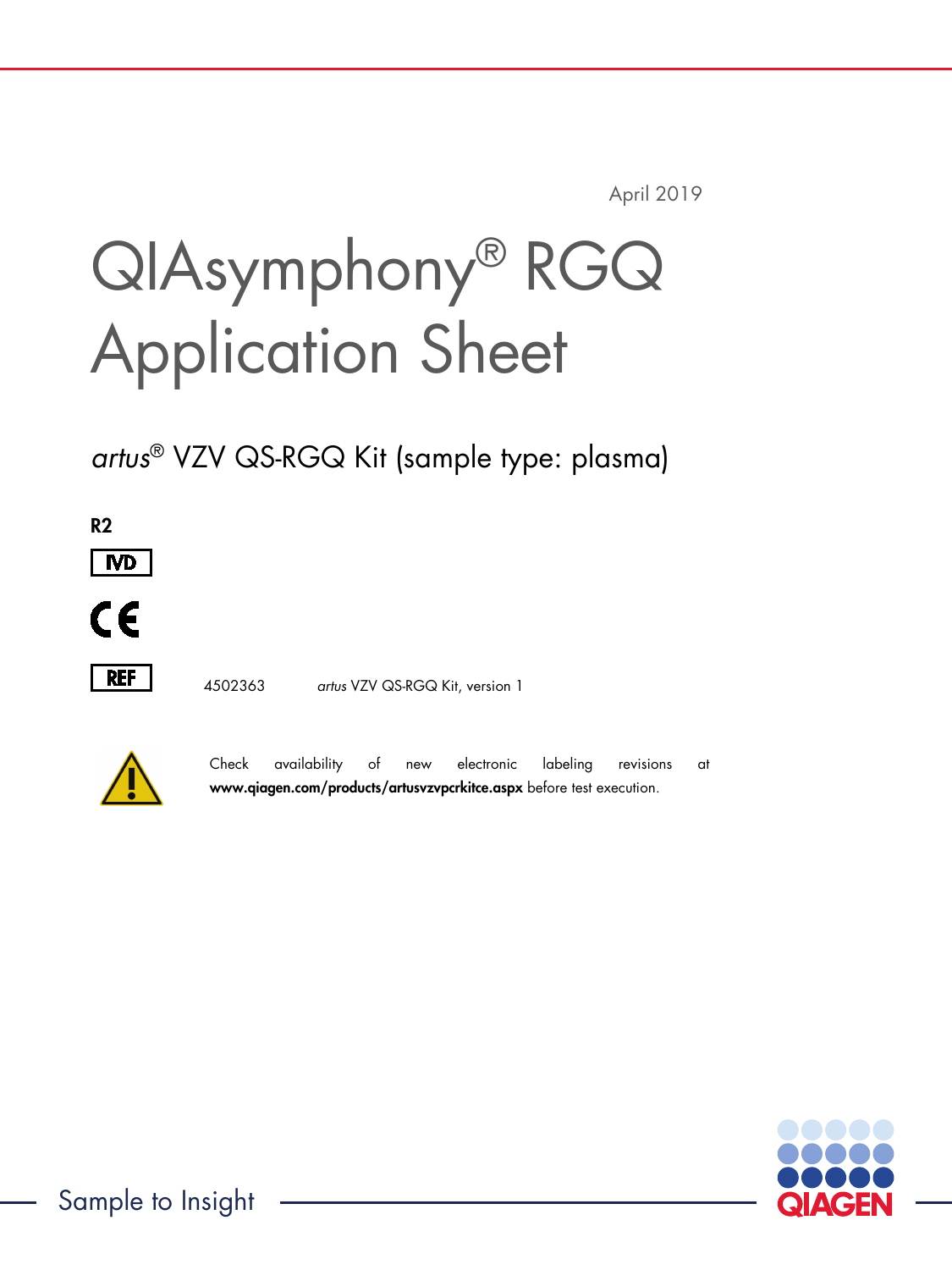## General Information

| Kit                                     | artus VZV QS-RGQ Kit, Version 1<br>(cat.no. 4502363)                                   |
|-----------------------------------------|----------------------------------------------------------------------------------------|
| Validated sample material               | Human EDTA plasma                                                                      |
| Front-end purification                  | QIAsymphony DSP Virus/Pathogen Midi Kit<br>(cat. no. 937055)                           |
| Sample volume (including excess volume) | $1200$ $\mu$                                                                           |
| Assay Parameter Set                     | artus_VZV_plasma1000_V5                                                                |
| Default Assay Control Set               | Cellfree 1000_V7_DSP_artus_VZV                                                         |
| Elution volume                          | $60$ $\mu$                                                                             |
| Required software version               | Version 4.0 or higher                                                                  |
| Master mix volume                       | $30 \mu$                                                                               |
| Template volume                         | $20 \mu$                                                                               |
| Number of reactions                     | $6 - 24$                                                                               |
| Runtime on AS module                    | For 6 reactions: approximately 9 minutes<br>For 72 reactions: approximately 35 minutes |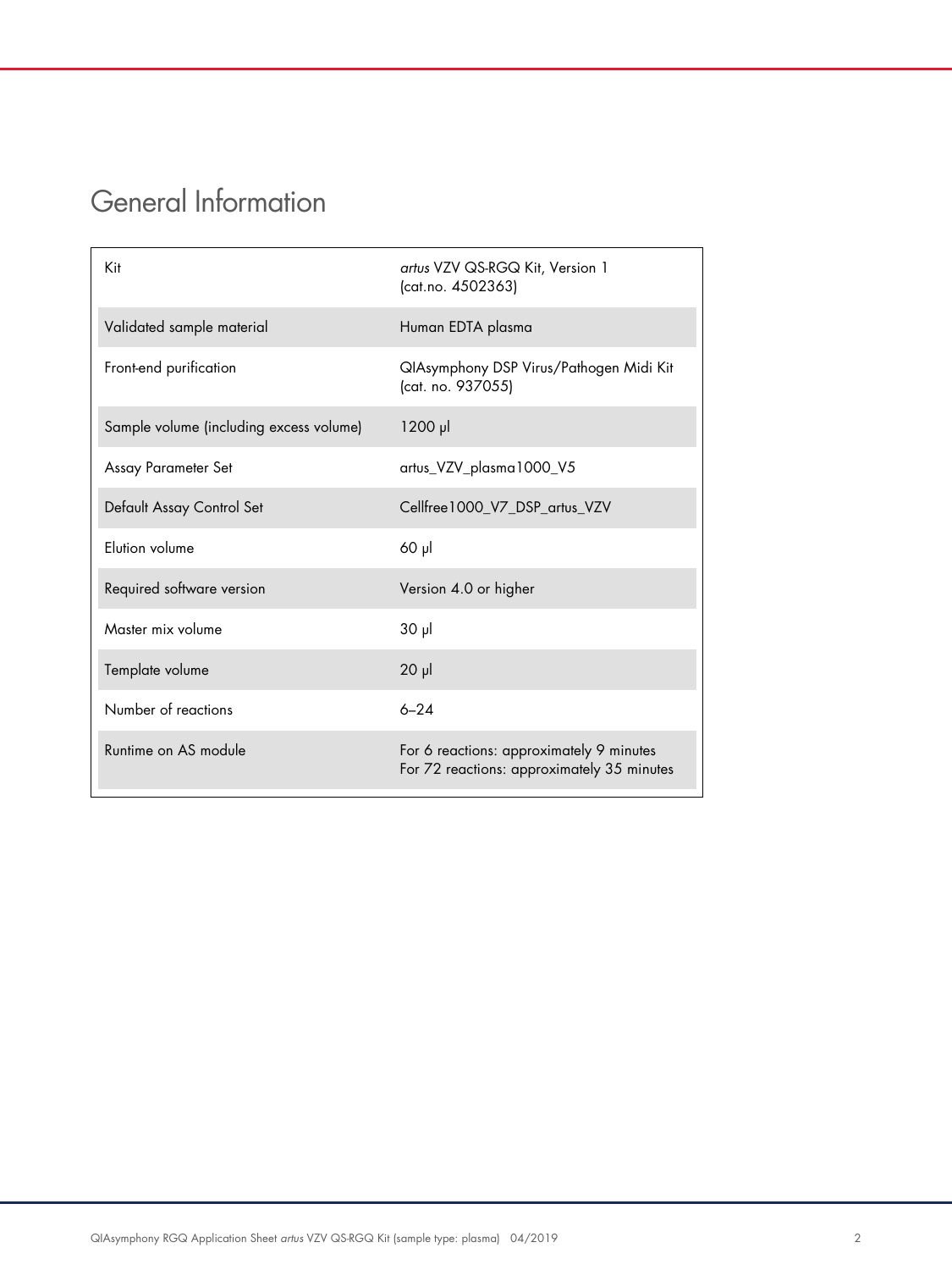## Materials Required but Not Provided

#### Purification kit

QIAsymphony DSP Virus/Pathogen Midi Kit (cat. no. 937055)

#### Adapters for the QIAsymphony SP

- Elution Microtube Rack QS (Cooling Adapter, EMT, v2, Qsym, cat. no. 9020730)
- **•** Transfer frame
- Tube Insert 3B (Insert, 2.0ml v2, samplecarr. (24), Qsym, cat. no. 9242083)

Consumables for the QIAsymphony SP

- Sample Prep Cartridges, 8-well (cat. no. 997002)
- 8-Rod Covers (cat. no. 997004)
- Filter-Tips, 1500 µl (cat. no. 997024)
- Filter-Tips, 200 µl (cat. no. 990332)
- **Elution Microtubes CL (cat. no. 19588)**
- Tip disposal bags (cat. no. 9013395)
- Micro tubes 2.0 ml Type H or Micro tubes 2.0 ml Type I (Sarstedt®, cat. nos. 72.693 and 72.694, www.sarstedt.com) for use with samples and internal controls

Adapters and reagent holders for the QIAsymphony AS

- Reagent holder 1 QS (Cooling Adapter, Reagent Holder 1, Qsym, cat. no. 9018090)
- RG Strip Tubes 72 QS (Cooling Adapter, RG Strip Tubes 72, Qsym, cat. no. 9018092)

Consumables for the QIAsymphony AS

- Strip Tubes and Caps, 0.1 ml (cat. no. 981103)
- Tubes, conical, 2 ml, Qsym AS (cat. no. 997102) or Micro tubes 2.0 ml Type I (Sarstedt, cat. no. 72.694.005)
- Alternatively: Tubes, conical, 5 ml, Qsym AS (cat. no. 997104) or Tubes with flat base from PP (Sarstedt, cat. no. 60.558.001)
- Filter-Tips, 1500 µl (cat. no. 997024)
- Filter-Tips, 200 µl (cat. no. 990332)
- Filter-Tips, 50 µl (cat. no. 997120)
- Tip disposal bags (cat. no. 9013395)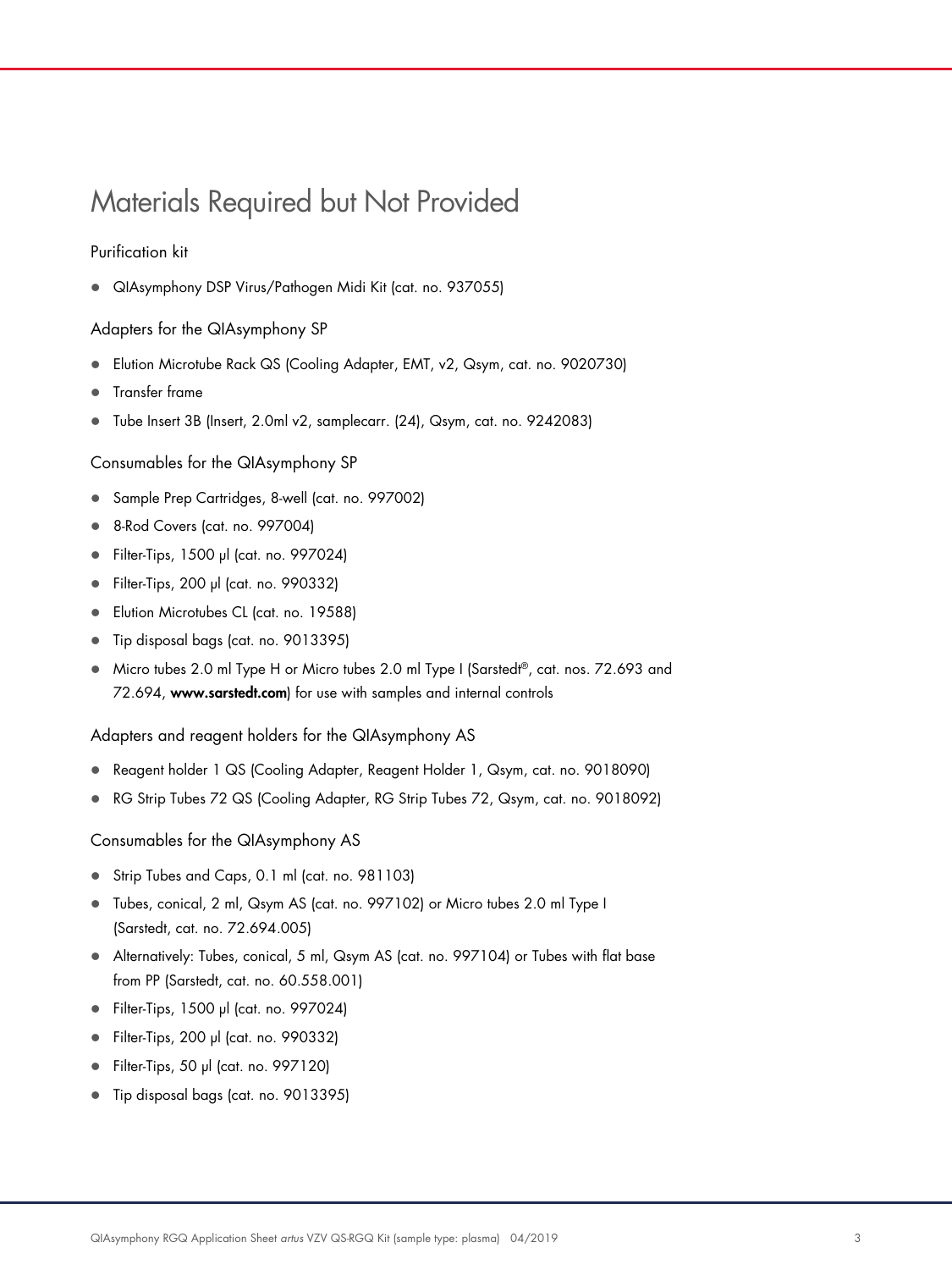# Specimen Handling and Storage

| Sample collection      | <b>Blood</b> sample<br>5-10 ml EDTA blood<br>8x overhead mix - no agitation!<br>Heparinized human samples must not be used.                                                                                                                                                                          |
|------------------------|------------------------------------------------------------------------------------------------------------------------------------------------------------------------------------------------------------------------------------------------------------------------------------------------------|
| Sample storage         | Separation: 20 minutes centrifugation, 800-1600 x g<br>within 24 hours post-collection<br>Transfer the isolated plasma into a sterile polypropylene<br>tube<br>The sensitivity of the assay can be reduced if samples are<br>frozen as a matter of routine or stored for a longer period<br>of time. |
| Sample transport       | Shatterproof transport<br>Shipment within 24 hours<br>Mail shipment according to legal instructions for the<br>transport of pathogen material <sup>*</sup><br>Blood samples should be shipped cool (2 to 8°C)                                                                                        |
| Interfering substances | Heparin (≥10 IU/ml) affects the PCR. Samples collected in<br>tubes containing heparin as an anticoagulant or samples<br>from heparinized patients must not be used.                                                                                                                                  |
| Sample preparation     | Prevent formation of foam in or on the samples<br>Samples should be equilibrated to room temperature<br>$(15-25^{\circ}C)$ before starting the run.                                                                                                                                                  |

\* International Air Transport Association (IATA). Dangerous Goods Regulations.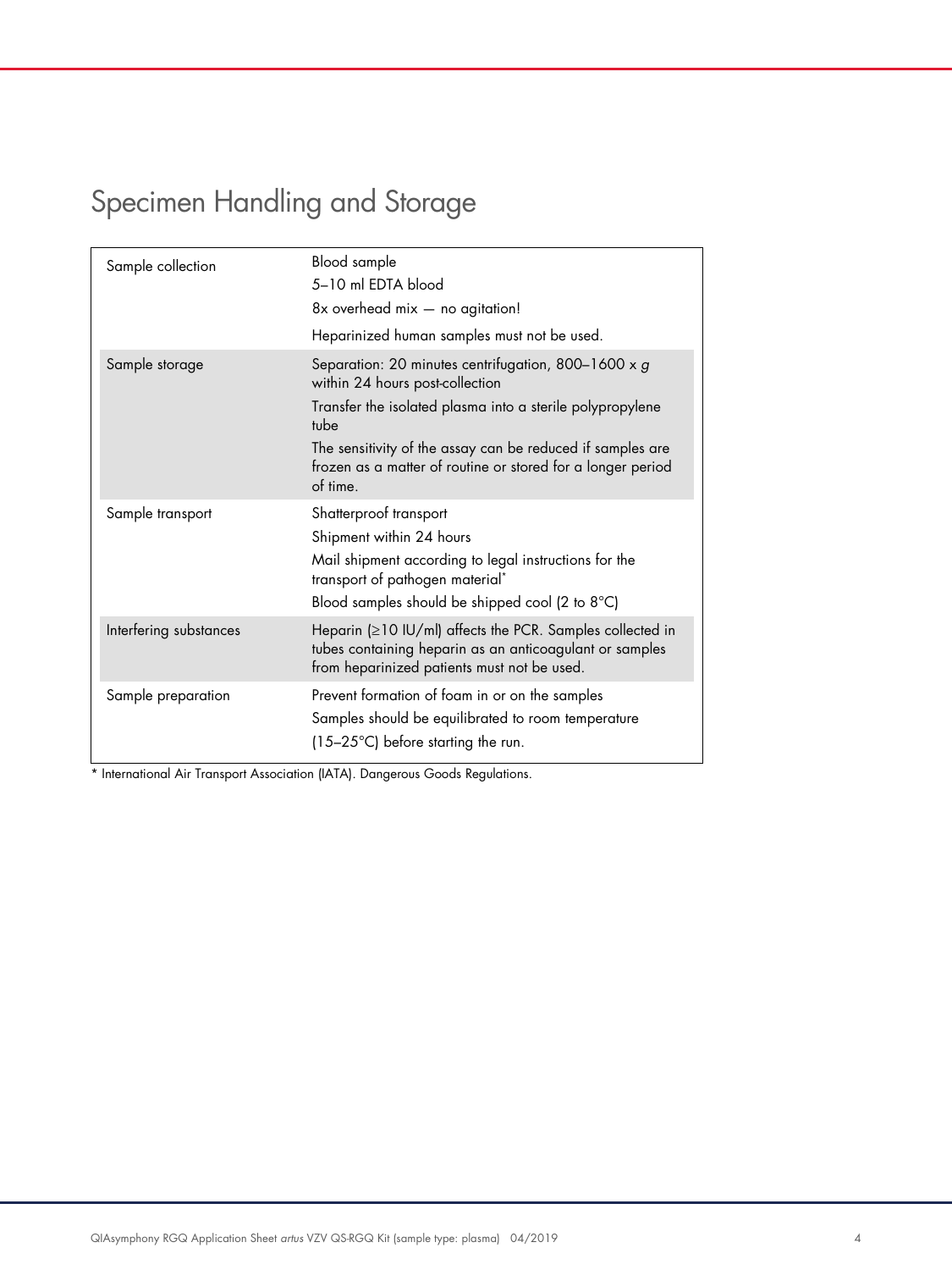### Procedure

Preparation of carrier RNA and addition of the internal control to the samples

Using the QIAsymphony DSP Virus/Pathogen Mini Kit in combination with the *artus* VZV QS-RGQ Kit requires introduction of the internal control (VZV IC) into the purification procedure to monitor the efficiency of sample preparation and downstream assay.

Internal controls must be added with carrier RNA (CARRIER)–Buffer AVE (AVE) mixture, and the total volume of the internal control–carrier RNA (CARRIER)–Buffer AVE (AVE) mixture remains 120 µl.

The table represents the addition of internal control to the isolation at a ratio of 0.1  $\mu$  per 1  $\mu$ elution volume. We recommend preparing fresh mixtures for each run just before use.

| Component                                          | Volume (µl)<br>(Sarstedt tubes)*    | Volume (µl)<br>(Corning tubes) <sup>†</sup> |
|----------------------------------------------------|-------------------------------------|---------------------------------------------|
| Stock carrier RNA (CARRIER)                        | 5                                   | 5                                           |
| Internal control <sup>#</sup>                      | 9                                   |                                             |
| Buffer AVE                                         | 106                                 | 106                                         |
| Final volume per sample<br>(excluding dead volume) | 120                                 | 120                                         |
| Total volume for n samples                         | $(n \times 120) + 360$ <sup>§</sup> | $(n \times 120) + 600$ <sup>1</sup>         |

Alternatively, the "IC Calculator" Tool in the QIAsymphony Management Console may be used.

\* Micro tubes 2.0 ml Type H and Micro tubes 2.0 ml Type I, Sarstedt cat. nos. 72.693 and 72.694.

† Tubes 14 ml, 17 x 100 mm polystyrene round-bottom (Corning® Inc., cat. no. 352051; Becton Dickinson was the previous supplier of this tube and Corning Inc. is now the new supplier).

‡ The calculation of the amount of internal control is based on the initial elution volumes (90 µl). Additional void volume depends on the type of sample tube used.

§ Internal control mixture corresponding to 3 additional samples (i.e., 360 µl) is required. Do not fill more than 1.92 ml total volume (corresponding to a maximum of 13 samples. These volumes are specific for Micro tubes 2.0 ml Type H and Micro tubes 2.0 ml Type I, Sarstedt cat. nos. 72.693 and 72.694).

¶ Internal control mixture corresponding to 5 additional samples (i.e., 600 µl) is required. Do not fill more than 13.92 ml total volume (corresponding to a maximum of 111 samples. These volumes are specific for Tubes 14 ml, 17 x 100 mm polystyrene round-bottom, Corning Inc., cat. no. 352051; Becton Dickinson was the previous supplier of this tube and Corning Inc. is now the new supplier).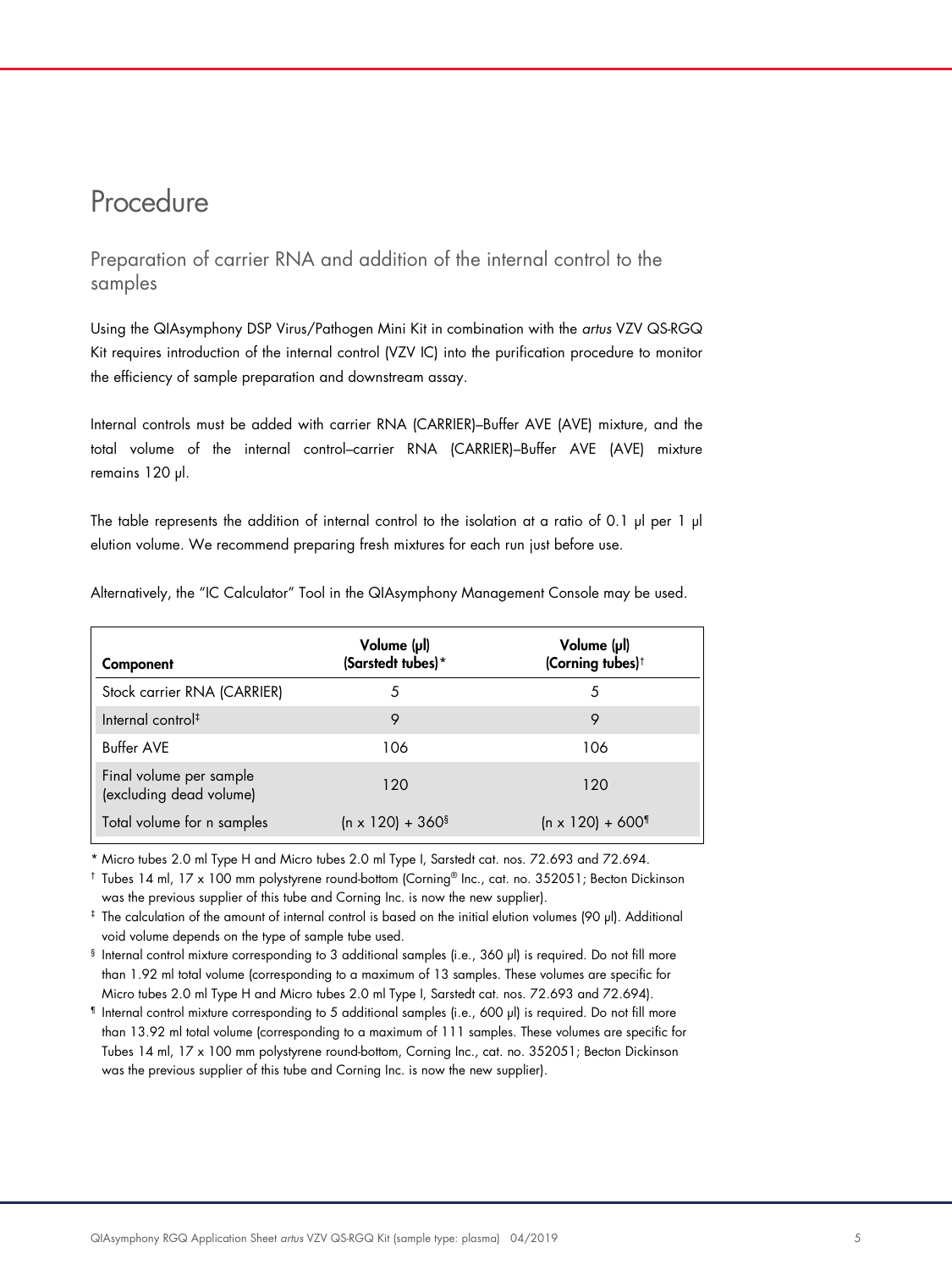#### QIAsymphony SP setup

#### "Waste" drawer

| Unit box holder 1-4        | Empty unit boxes                      |
|----------------------------|---------------------------------------|
| Waste bag holder           | Waste bag                             |
| Liquid waste bottle holder | Empty and install liquid waste bottle |

#### "Eluate" drawer

| Flution rack    | Elution Microtubes CL in Elution Microtube<br>Rack QS and Transfer frame<br>Use slot 1, cooling position |
|-----------------|----------------------------------------------------------------------------------------------------------|
| Elution volume* | Preselected elution volume: 60 µl<br>Initial elution volume: 90 µl                                       |

\* The elution volume is preselected for the protocol. This is the minimum accessible volume of eluate in the final elution tube. The initial volume of elution solution is required to ensure that the actual volume of eluate is the same as the preselected volume.

#### "Reagents and Consumables" drawer

| RC Position 1 and 2            | Load 1 reagent cartridge (RC) for up to 48<br>samples or 2 new reagent cartridges (RC) for<br>up to 96 samples                        |
|--------------------------------|---------------------------------------------------------------------------------------------------------------------------------------|
| Tip rack holder positions 1-18 | Load sufficient racks of disposable filter-tips,<br>200 µl and 1500 µl (see "Required<br>plasticware for 1-4 sample batches", page 7) |
| Unit box holder positions 1-4  | Load unit boxes containing sample prep<br>cartridges and 8-Rod Covers (see "Required<br>plasticware for 1-4 sample batches", page 7)  |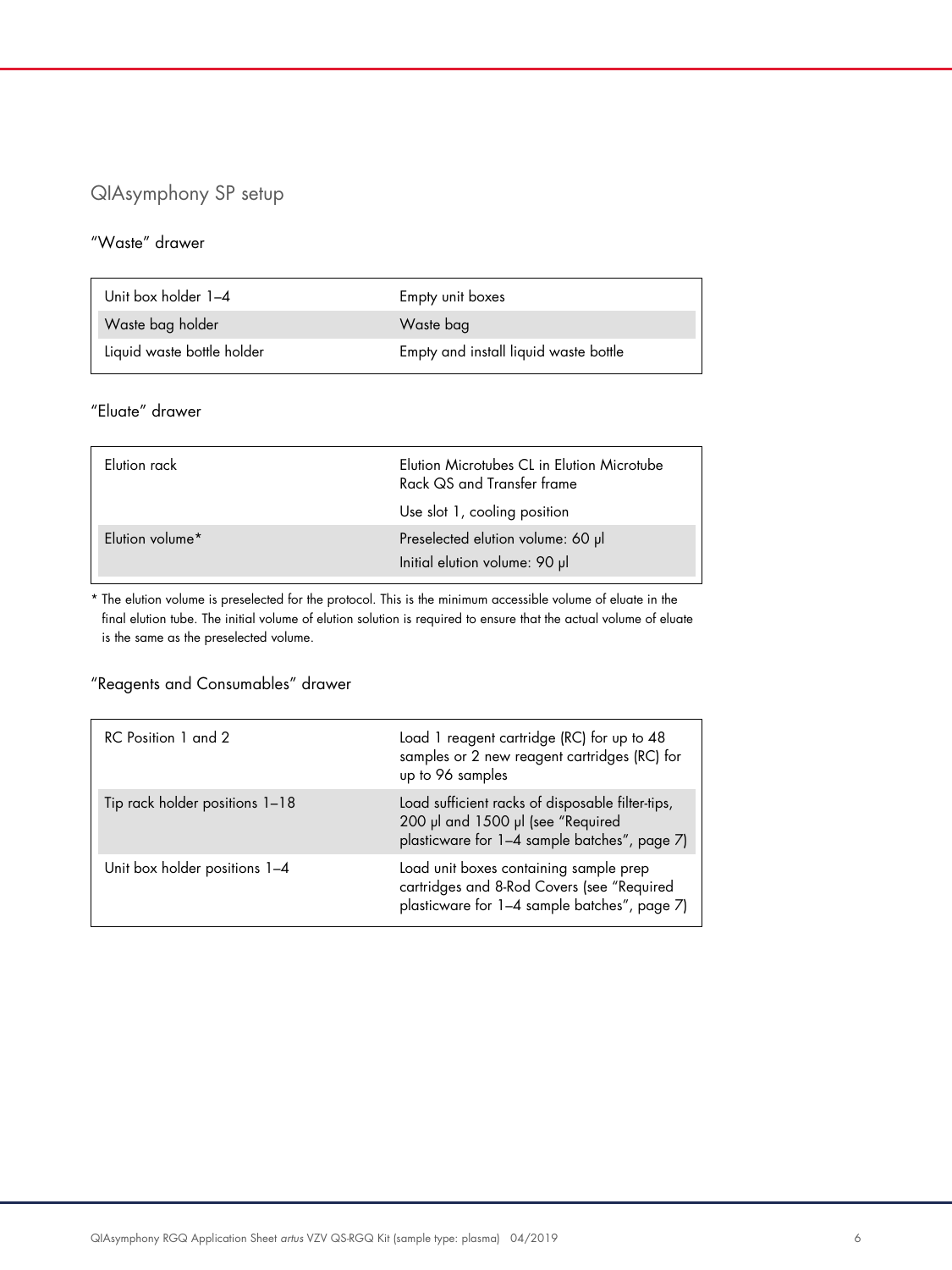#### "Sample" drawer

| Sample type                             | Human EDTA plasma                                                                                    |
|-----------------------------------------|------------------------------------------------------------------------------------------------------|
| Sample volume (including excess volume) | $1200 \mu$                                                                                           |
| Sample tubes                            | Micro tubes 2.0 ml Type H or Micro tubes<br>2.0 ml Type I (Sarstedt, cat. nos. 72.693 and<br>72.694) |
| Insert                                  | Tube Insert 3B (cat. no. 9242083)                                                                    |

Required plasticware for 1–4 sample batches

| Component                                              | One batch,<br>24 samples* | Two batches,<br>48 samples* | Three batches,<br>72 samples* | Four batches,<br>96 samples* |
|--------------------------------------------------------|---------------------------|-----------------------------|-------------------------------|------------------------------|
| Disposable filter-tips,<br>200 µl <sup>t‡</sup>        | 28                        | 52                          | 76                            | 100                          |
| Disposable filter-tips,<br>$1500$ $\mu$ <sup>[†‡</sup> | 113                       | 206                         | 309                           | 402                          |
| Sample prep<br>cartridges <sup>§</sup>                 | 21                        | 42                          | 54                            | 72                           |
| 8-Rod Covers <sup>1</sup>                              | 3                         | 6                           | 9                             | 12                           |

\* Use of more than one internal control tube per batch and performing more than one inventory scan requires additional disposable filter tips.

† There are 32 filter-tips/tip rack.

‡ Number of required filter-tips includes filter-tips for 1 inventory scan per reagent cartridge.

§ There are 28 sample prep cartridges/unit box.

¶ There are twelve 8-Rod Covers/unit box.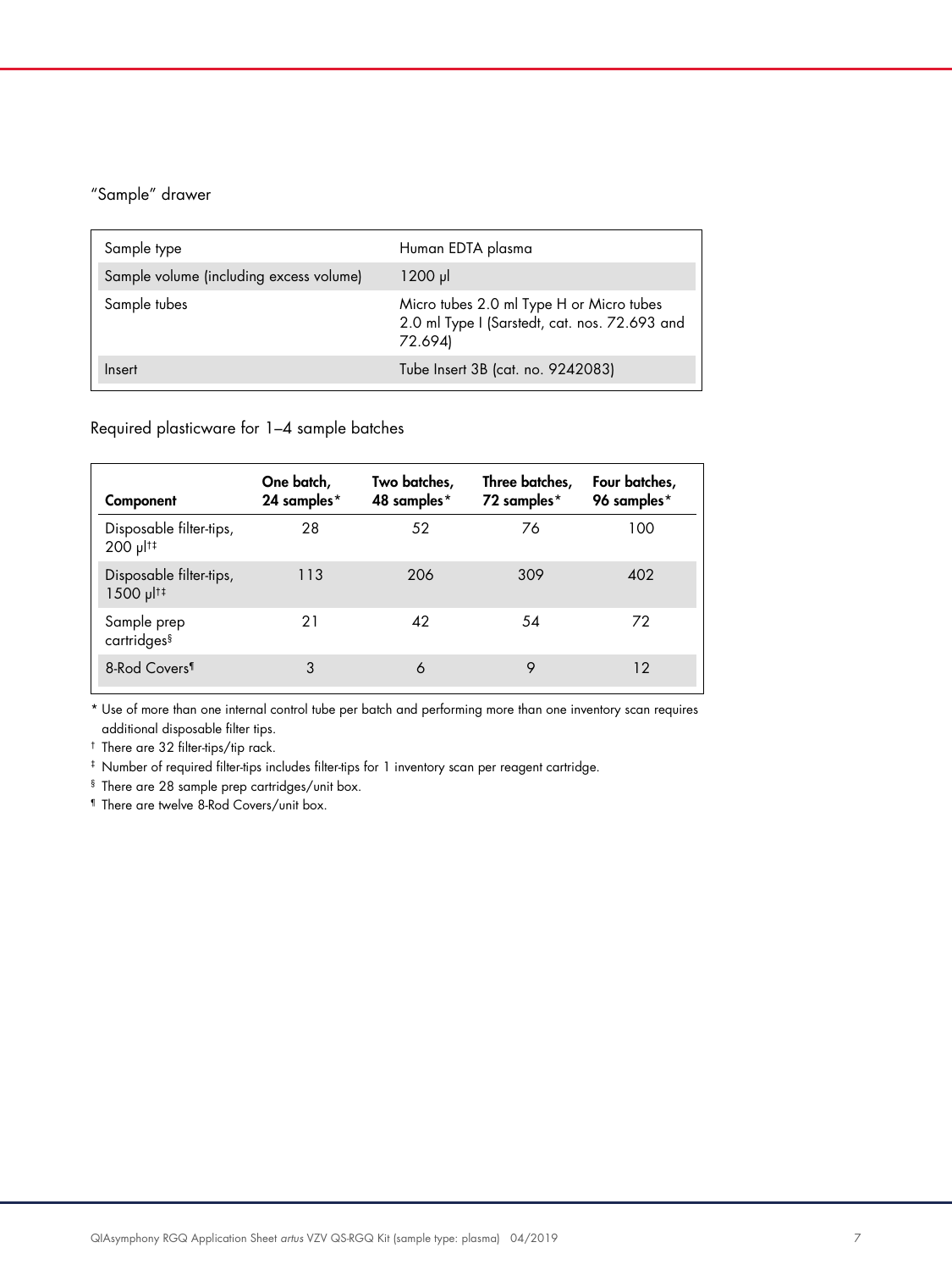#### QIAsymphony AS setup

#### Consumables

During the setup, the appropriate positions for each consumable on the QIAsymphony AS module are indicated on the touchscreen of the instrument.

| Consumable                                           | Name on touchscreen                         | For use with adapter/<br>reagent holder |
|------------------------------------------------------|---------------------------------------------|-----------------------------------------|
| Strip Tubes and Caps,<br>$0.1$ ml (250)              | QIA#981103<br>*StripTubes 0.1               | RG Strip Tubes 72 QS                    |
| Tubes, conical, 2 ml,<br>Qsym AS (500) <sup>†‡</sup> | QIA#997102<br>*T2.0 ScrewSkirt <sup>§</sup> | Reagent holder 1 QS                     |
| Tubes, conical, 5 ml,<br>Qsym AS (500) <sup>+‡</sup> | QIA#997104<br>*T5.0 ScrewSkirt <sup>§</sup> | Reagent holder 1 QS                     |

\* Indicates labware that can be cooled using a cooling adapter with bar code.

† For master mix components, system-prepared master mix, assay standards, and assay controls.

‡ Alternatively, the Sarstedt tubes described in "Material Required but Not Provided", page 3, can be used.

§ The suffix "(m)" in the touchscreen indicates that liquid level calculations for the respective tube have been optimized for reagents forming a concave meniscus.

#### Adapters and reagent holders

| Rack/reagent holder | Name                 | Number required <sup>1</sup> |
|---------------------|----------------------|------------------------------|
| Reagent holders     | Reagent holder 1 QS  |                              |
| Sample racks        | RG Strip Tubes 72 QS |                              |

¶ Calculated for an assay run with 72 reactions.

#### Filter-tips

Load tip racks starting with tip slots 1, 2 and 3 in the "Eluate and Reagents" drawer, and then load tip racks into tip slots 7, 8 and 9 in the "Assays" drawer.

| Consumable                  | Name on<br>touchscreen | Minimum number<br>for 24 reactions | Minimum number<br>for 72 reactions |
|-----------------------------|------------------------|------------------------------------|------------------------------------|
| Filter-Tips, 1500 µl (1024) | 1500 µl                |                                    | Ô                                  |
| Filter-Tips, 200 µl (1024)  | $200$ $\mu$            |                                    | 8                                  |
| Filter-Tips, 50 µl (1024)   | 50 µl                  | 25                                 | 73                                 |
| <b>Tip Disposal Bags</b>    |                        |                                    |                                    |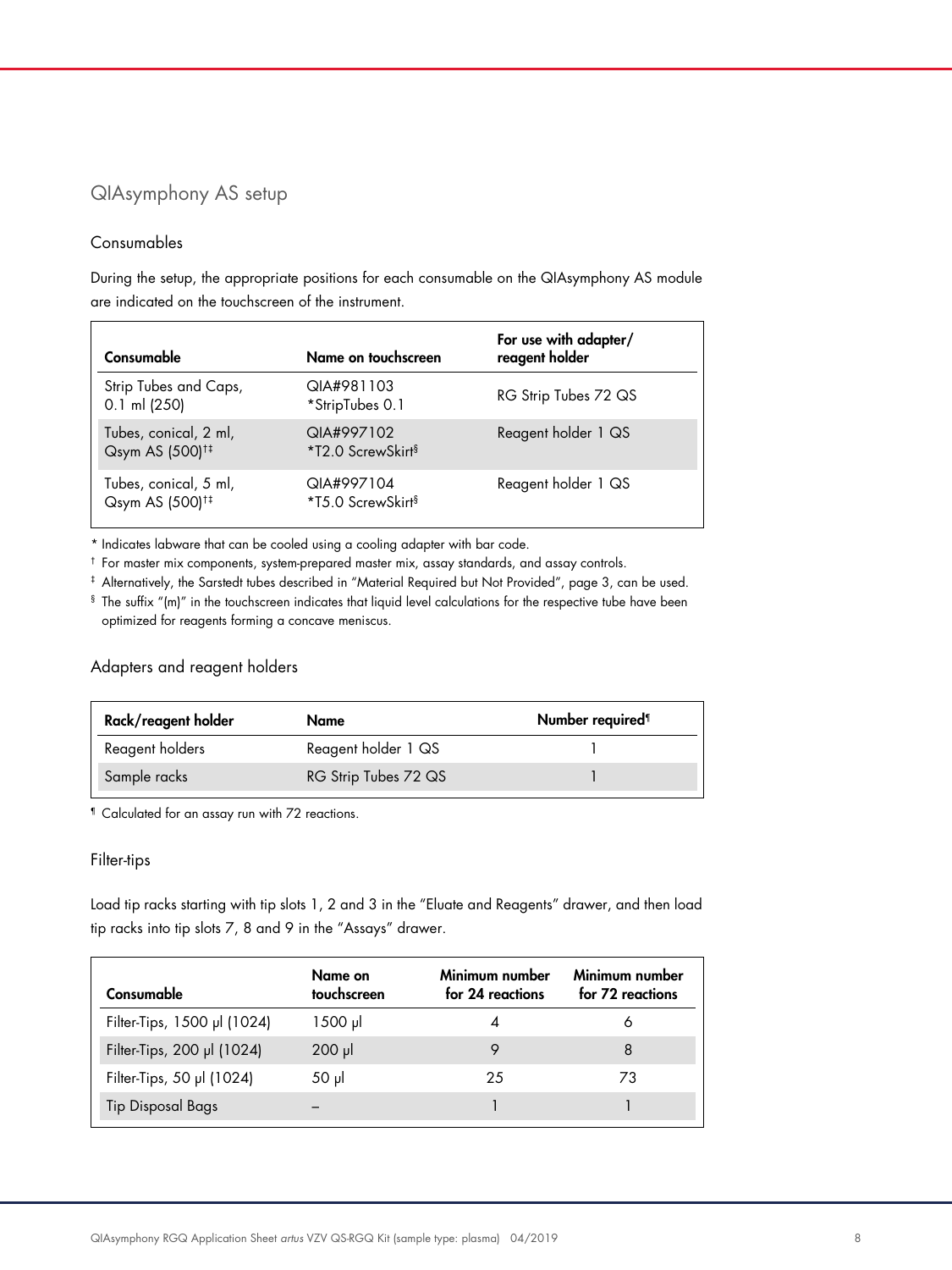#### PCR on the Rotor-Gene Q<sup>\*</sup>

Please refer to the software-specific protocol sheet *Settings to run* artus *QS-RGQ Kits* at www.qiagen.com/products/artusvzvpcrkitce.aspx for protocol details.

Specific settings for the *artus* VZV QS-RGQ Kit

With Rotor-Gene® software 2.1 or higher, the specific settings are shown below.

| Reaction Volume (µl)         | 50                                                                                                                                                                             |
|------------------------------|--------------------------------------------------------------------------------------------------------------------------------------------------------------------------------|
| Hold                         | Hold Temperature: 95 degrees<br>Hold Time: 10 minutes                                                                                                                          |
| Cycling                      | 45 times<br>95 degrees for 15 seconds<br>65 degrees for 30 seconds (Acquire on<br>Green, Orange and activate touchdown<br>function for 10 cycles)<br>72 degrees for 20 seconds |
| Auto-Gain Optimisation Setup | 65 degrees (Samples: Green; IC: Orange)                                                                                                                                        |

#### Interpretation of results

This section describes interpretation of results on the Rotor-Gene Q. Review also the sample status information from the QIAsymphony SP/AS result files for analysis of the complete sample-to-result workflow. Only samples with a valid status should be used.

The *artus* VZV QS-RGQ Kit can be run on the Rotor-Gene Q using manual analysis with Rotor-Gene Q software 2.1 or higher. The following sections describe interpretation of results using Rotor-Gene Q software 2.1 or higher.

\* If applicable, Rotor-Gene Q 5plex HRM instrument with a production date of January 2010 or later. The production date can be obtained from the serial number on the back of the instrument. The serial number is in the format "mmyynnn" where "mm" indicates the production month in digits, "yy" indicates the last two digits of the production year, and "nnn" indicates the unique instrument identifier.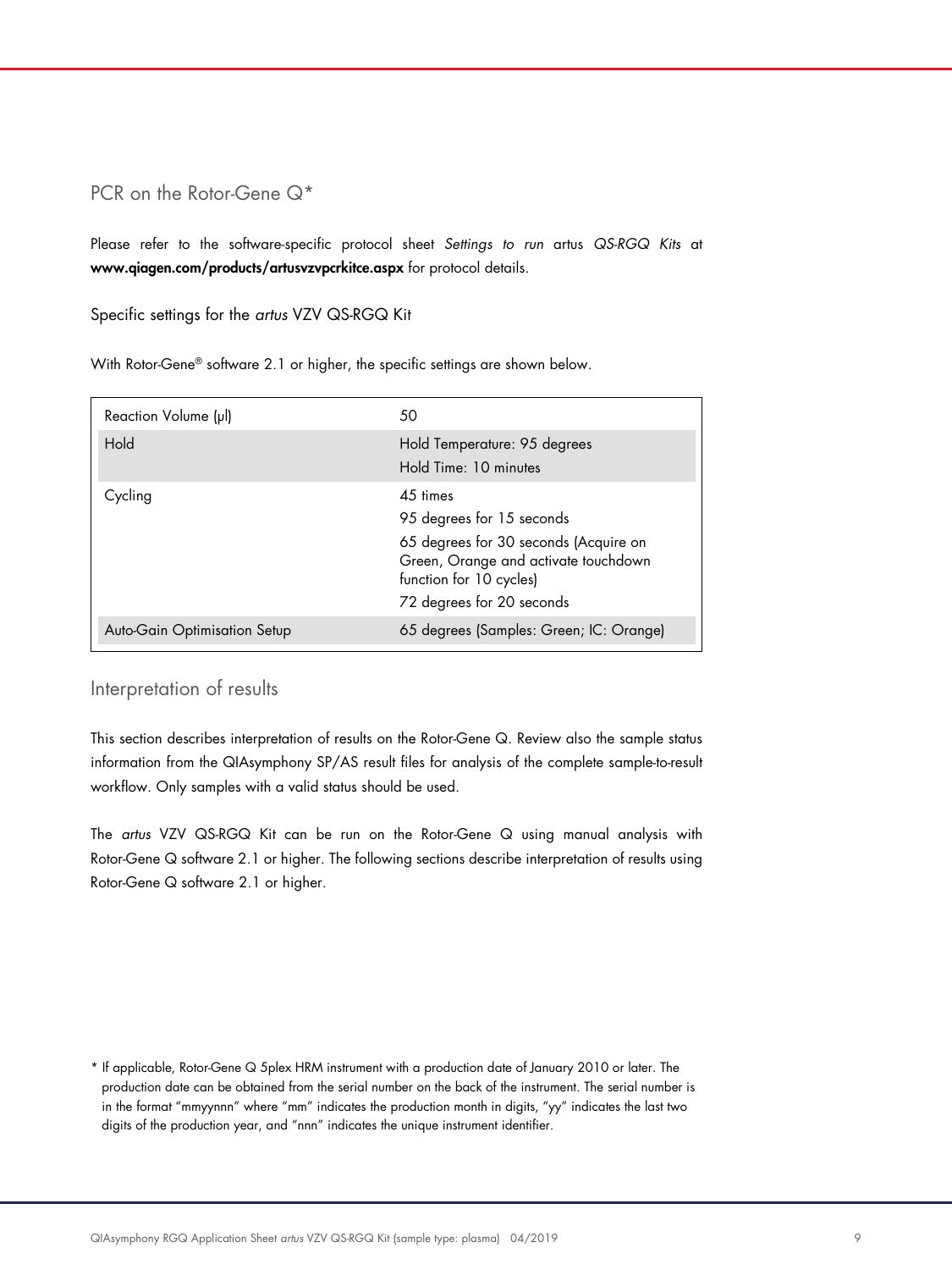Signal detection and conclusions

| Signal in<br>channel<br><b>Cycling Green</b> | Signal in<br>channel<br><b>Cycling Orange</b> | Quantitative<br>result<br>(copies/ml) | Interpretation                                                                                                                                       |
|----------------------------------------------|-----------------------------------------------|---------------------------------------|------------------------------------------------------------------------------------------------------------------------------------------------------|
| Yes                                          | Yes                                           | 12.7                                  | Valid result: VZV DNA detected,<br><127 copies/ml.                                                                                                   |
|                                              |                                               |                                       | Quantitation not possible since the<br>quantitative result is below limit of<br>detection. Reproducibility of the positive<br>result is not assured. |
| Yes                                          | Yes                                           | $>12.7$ and<br>127                    | Valid result: VZV DNA detected,<br><127 copies/ml.                                                                                                   |
|                                              |                                               |                                       | Quantitation not possible since the<br>quantitative result is below the linear<br>range of the assay.                                                |
| Yes                                          | Yes/No*                                       | $>127$ and<br>$< 6.92 \times 10^{6}$  | Valid result: V7V DNA detected at the<br>calculated concentration.                                                                                   |
|                                              |                                               |                                       | Quantitative result is within the linear<br>range of the assay.                                                                                      |
| Yes                                          | Yes/No*                                       | $>6.92 \times 10^{6}$                 | Valid result: VZV DNA detected,<br>$>6.92 \times 10^6$ copies/ml.                                                                                    |
|                                              |                                               |                                       | Quantitation not possible since the<br>quantitative result is above the linear<br>range of the assay. <sup>†</sup>                                   |
| No                                           | Yes                                           |                                       | Valid result: No VZV DNA is<br>detectable. <sup>‡</sup>                                                                                              |
| No                                           | No                                            |                                       | Invalid result: No result can be<br>concluded. <sup>§</sup>                                                                                          |

\* In this case, the detection of a signal in the Cycling Orange channel is dispensable, since high initial concentrations of VZV DNA (positive signal in the Cycling Green channel) can lead to a reduced or absent fluorescence signal of the internal control in the Cycling Orange channel (competition).

† If quantitation is desired, dilute the sample with VZV-free plasma and reprocess. Multiply the quantitative result from the reprocessed sample by the dilution factor.

 $*$  If the C<sub>T</sub> value for the internal control of a negative sample is more than 3 cycles higher than the C<sub>T</sub> value for the internal control of the no template control in the run (CT IC Sample – CT IC NTC >3), then the sample should be treated as invalid. No result can be concluded.

§ Information regarding error sources and their solution can be found in "Troubleshooting Guide" of the artus *VZV QS-RGQ Kit Handbook*.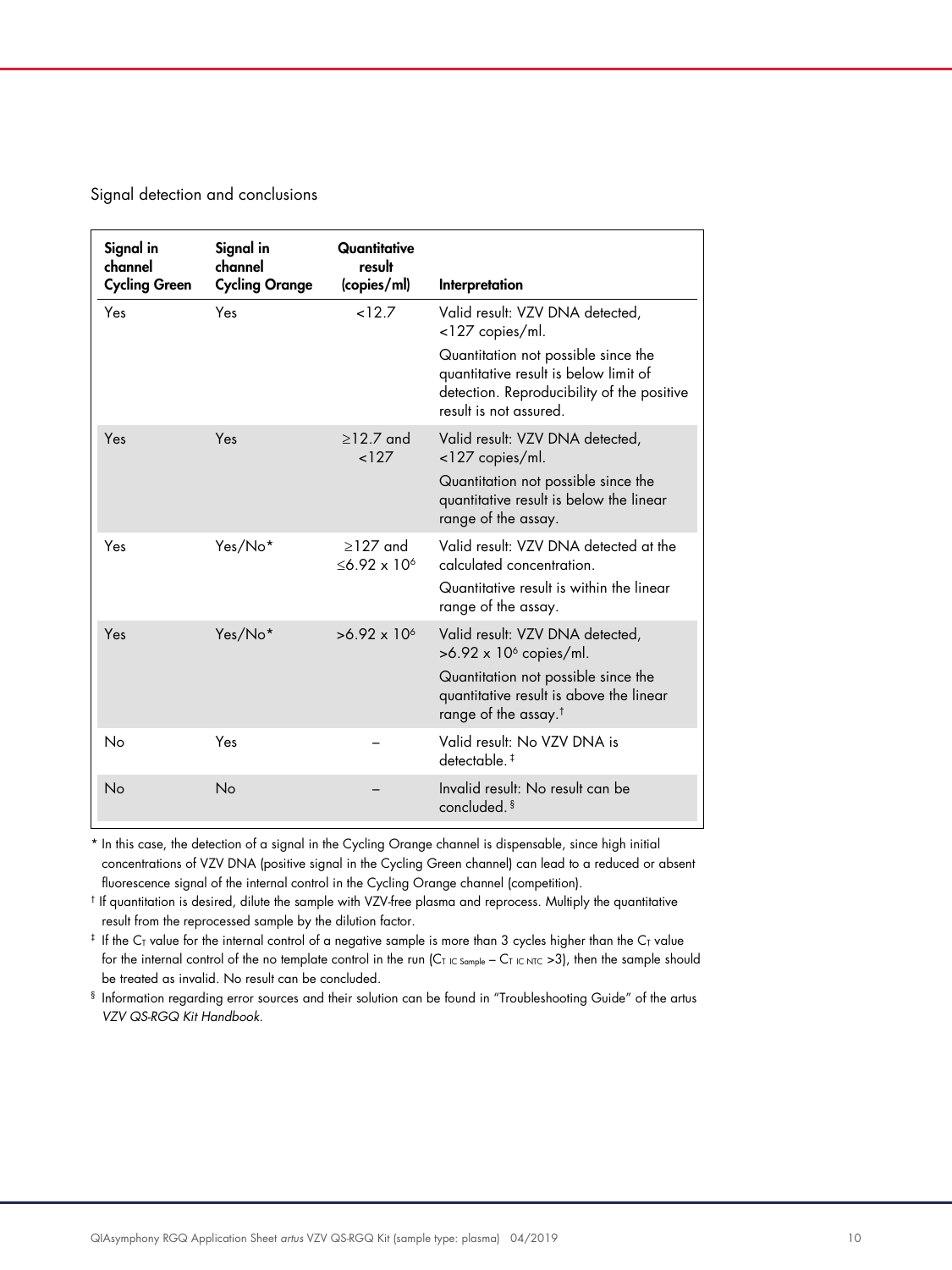#### Threshold setup for the PCR analysis

The optimal threshold settings for a given combination of Rotor-Gene Q instrument and *artus* QS-RGQ Kit should be set empirically by testing each individual combination since it is a relative value depending on the overall diagnostic workflow. The threshold can be set at a preliminary value of 0.04 for the analysis of the first PCR run, but this value should be fine-tuned in a comparative analysis of the next runs of the workflow. The threshold should be set manually just above the background signal of the negative controls and negative samples. The mean threshold value calculated from these experiments will most likely work for the majority of future runs, but the user should nevertheless review the generated threshold value at regular intervals. The threshold value will usually be in the range of 0.03–0.05 and should be rounded to no more than three decimal places.

#### **Quantitation**

The quantitation standards (VZV QS 1–4) in the *artus* VZV QS-RGQ Kit are treated as previously purified samples and the same volume is used (20 µl). To generate a standard curve on Rotor-Gene Q Instruments, all 4 quantitation standards should be used and defined in the Edit Samples dialog box on the Rotor-Gene Q instrument as standards with the specified concentrations (see the instrument user manual).

Note: The quantitation standards are defined as copies/µl in the eluate. The following equation has to be applied to convert the values determined using the standard curve into copies/ml of sample material.

|                      | Result in eluate (copies/µl) x Initial Elution |
|----------------------|------------------------------------------------|
| Result in sample     | Volume (90 µl)*                                |
| material (copies/ml) | Sample Volume (ml)                             |

As a matter of principle, the initial sample volume should be entered in the equation above. This has to be considered when the sample volume has been changed prior to the nucleic acid extraction (e.g., reducing the volume by centrifugation or increasing the volume by adding to the volume required for the isolation).

<sup>\*</sup> The calculation is based on the initial elution volumes (90 µl).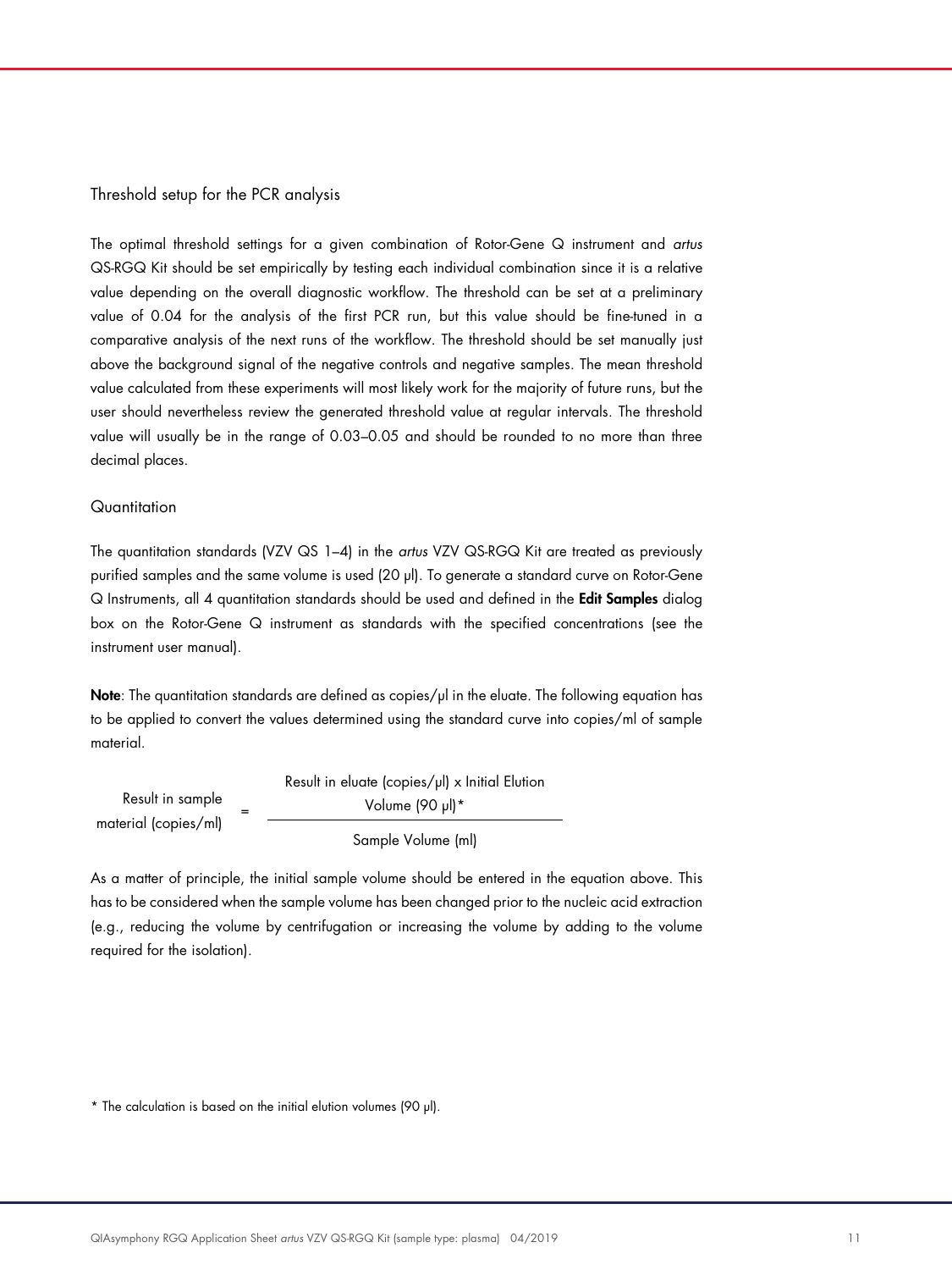

Examples of positive and negative PCR reactions

Detection of the quantitation standards (VZV QS 1-4) in fluorescence channel Cycling Green. NTC: No template control (negative control).



Detection of the internal control (IC) in fluorescence channel Cycling Orange with simultaneous amplification of the quantitation standards (VZV QS 1–4). NTC: No template control (negative control).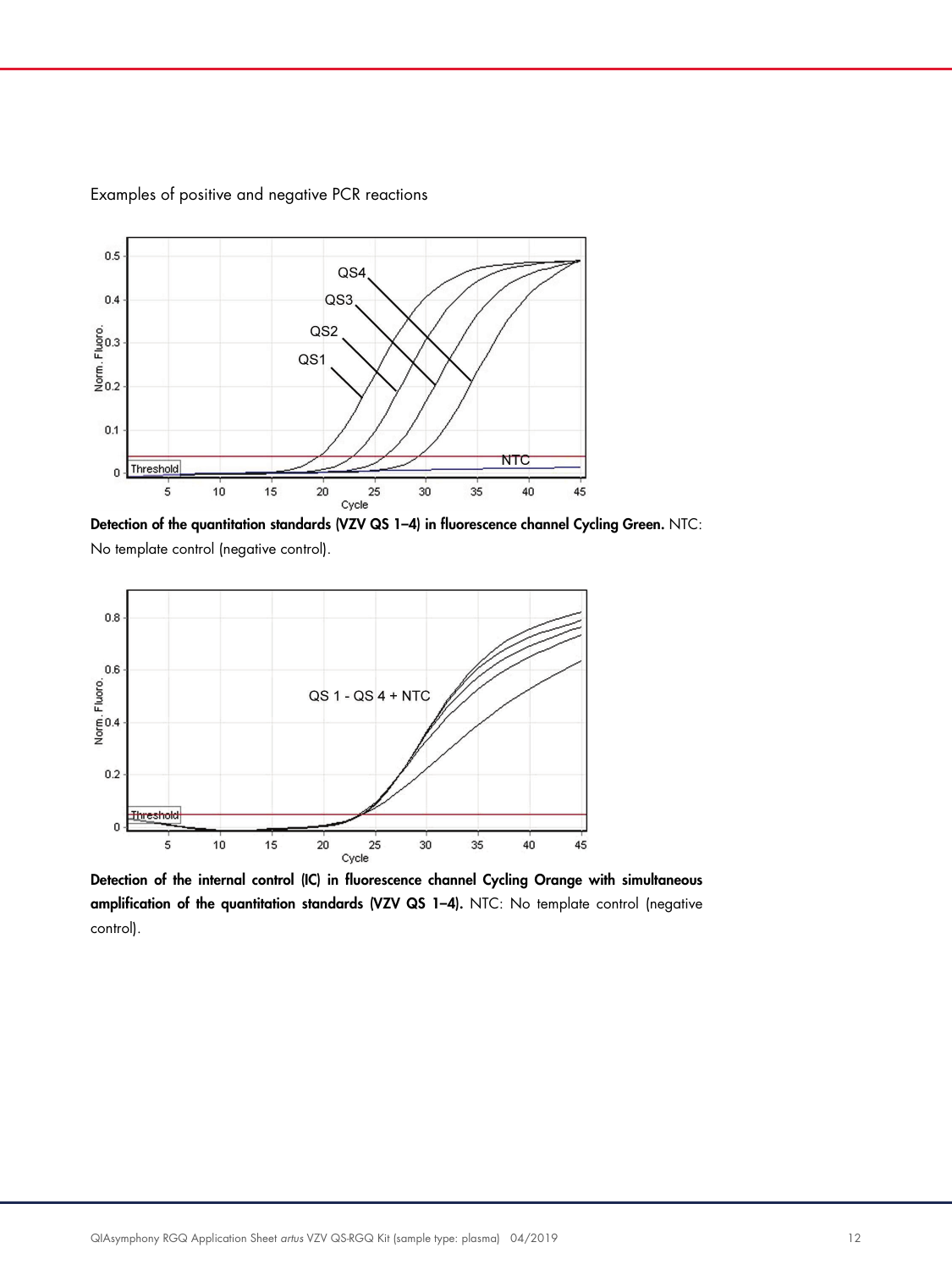| Document revision history |                                                                                                                                                                                                                                                                                                                                                                                                                                                                                                                                                                                                                                                                                                                                        |  |  |
|---------------------------|----------------------------------------------------------------------------------------------------------------------------------------------------------------------------------------------------------------------------------------------------------------------------------------------------------------------------------------------------------------------------------------------------------------------------------------------------------------------------------------------------------------------------------------------------------------------------------------------------------------------------------------------------------------------------------------------------------------------------------------|--|--|
| R2, April 2019            | Removed footnote regarding setup of 216 assays. Changed to new<br>versions of QIAsymphony protocols. Updated required materials for<br>setup of maximum 72 reactions. Added information on use of QMC<br>"IC Calculator" tool. Updated naming of Corning labware<br>(previously Becton Dickinson). Added specific run settings for<br>Rotor-Gene Q (use of touchdown function, acquisitions). Added<br>information to interpretation of results to include case "pathogen<br>positive and IC negative". Removed instructions regarding use of<br>Rotor-Gene AssayManager®; Changed wording from RT-PCR to PCR<br>for clarification; Clarification of difference between eluate and<br>sample concentration in quantitation calculation |  |  |

For up-to-date licensing information and product-specific disclaimers, see the respective QIAGEN kit handbook or user manual. QIAGEN kit handbooks and user manuals are available at www.qiagen.com or can be requested from QIAGEN Technical Services or your local distributor.

Trademarks: QIAGEN®, Sample to Insighi®, QIAsymphony®, *artus®,* Rotor-Gene AssayManager® (QIAGEN Group); Corning® (Corning Inc.); Sarstedt® (Sarstedt<br>AG and Co.). Registered names, trademarks, etc. used in this document,